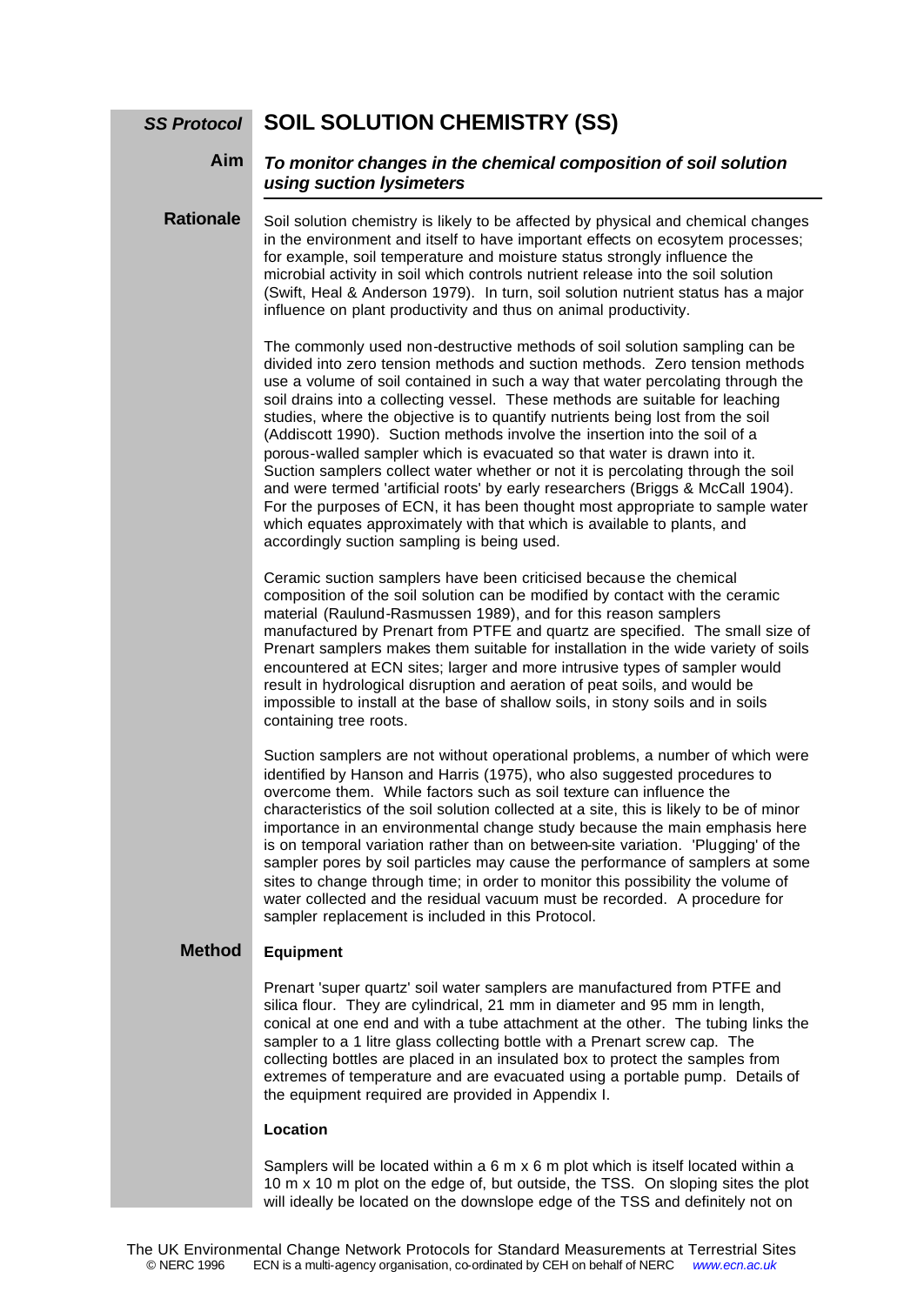the upslope edge, so as to avoid any debris from soil disturbance and trampling being washed on to the TSS. Although no permanent location markers are used within the 10 m x 10 m plot, it should be envisaged as being divided into 1 m x 1 m cells, as shown in Figure 10.

Six samplers will be installed in the A horizon and six others at the base of the B horizon. The conical base of the sampler can be allowed to penetrate the horizon below the one being sampled, but the porous section of the sampler should not do so. Where these horizons do not exist (eg in peat soils) depths of 10 cm and 50 cm will be used. In shallow soils where these horizons do not exist, the upper samplers will be installed at 10 cm and the lower samplers at the base of the soil. In soils less than 20 cm in depth, only one set of six samplers will be installed, at a depth of 10 cm. These soil depths are depths below and perpendicular to the surface, and refer to the position of the midpoint along the length of the sampler.

The procedure for selecting cells to receive samplers and also for the rolling programme of sampler replacement is described in Appendix II. Each selected cell will have both a deep and a shallow sampler located according to Figure 11. Samplers should be identified by a three-character code, where the first character is the letter co-ordinate for the cell (as given in Figure 10), the second character is the number co-ordinate for the cell and the third character is either 'S' for shallow or 'D' for deep. The installation procedure is described in Appendix III. Trampling within the plot during sampling should be minimised, though animals grazing the TSS should also have access to the soil solution sampling plot.

## **Sampling**

The detailed procedure for collecting samples is provided in Appendix IV. Samplers will be emptied and water volumes recorded on the same day each fortnight, synchronised to coincide with Wednesday, 3 January 1996. One week after sample collection the samplers should be evacuated to 0.5 bar; thus the water sample accumulates over only the second week of the fortnightly period. In some clay soils this partial vacuum will be insufficient to extract a sufficient quantity of soil solution to allow chemical analysis; if this is found to be the case after several weeks of wet weather, then a vacuum of 0.7 bar should be applied following agreement with the ECN Central Co-ordination Unit; subsequent sampling at such sites should always be at 0.7 bar.

Ideally soil solution should be collected throughout the year but in dry periods the volume of extracted water will decrease and eventually no further water will be extractable. Some sites will be particularly prone to this condition and, even in an average summer, there may be a substantial period when no water is extracted. There is little point in continuing fortnightly evacuation during such periods but it is important to ensure that sampling is resumed as soon as the soil becomes sufficiently wet because early samples are likely to have particularly high nutrient concentrations. Close attention should therefore be paid to meteorological data from the site and the vacuum appropriate to the site should be applied periodically to determine whether water can be extracted. The dates of these vacuum checks, and their results, should be included with the normally formatted soil solution data forwarded to the ECN database. The standard fortnightly evacuation routine should be operated regularly at all sites from the beginning of October to the end of May, irrespective of soil moisture status.

At some sites, particularly in late spring and in autumn, the volume of water collected may be very small and it may be necessary to discard very small samples, or combine the six samples for analysis. The following rule will be used.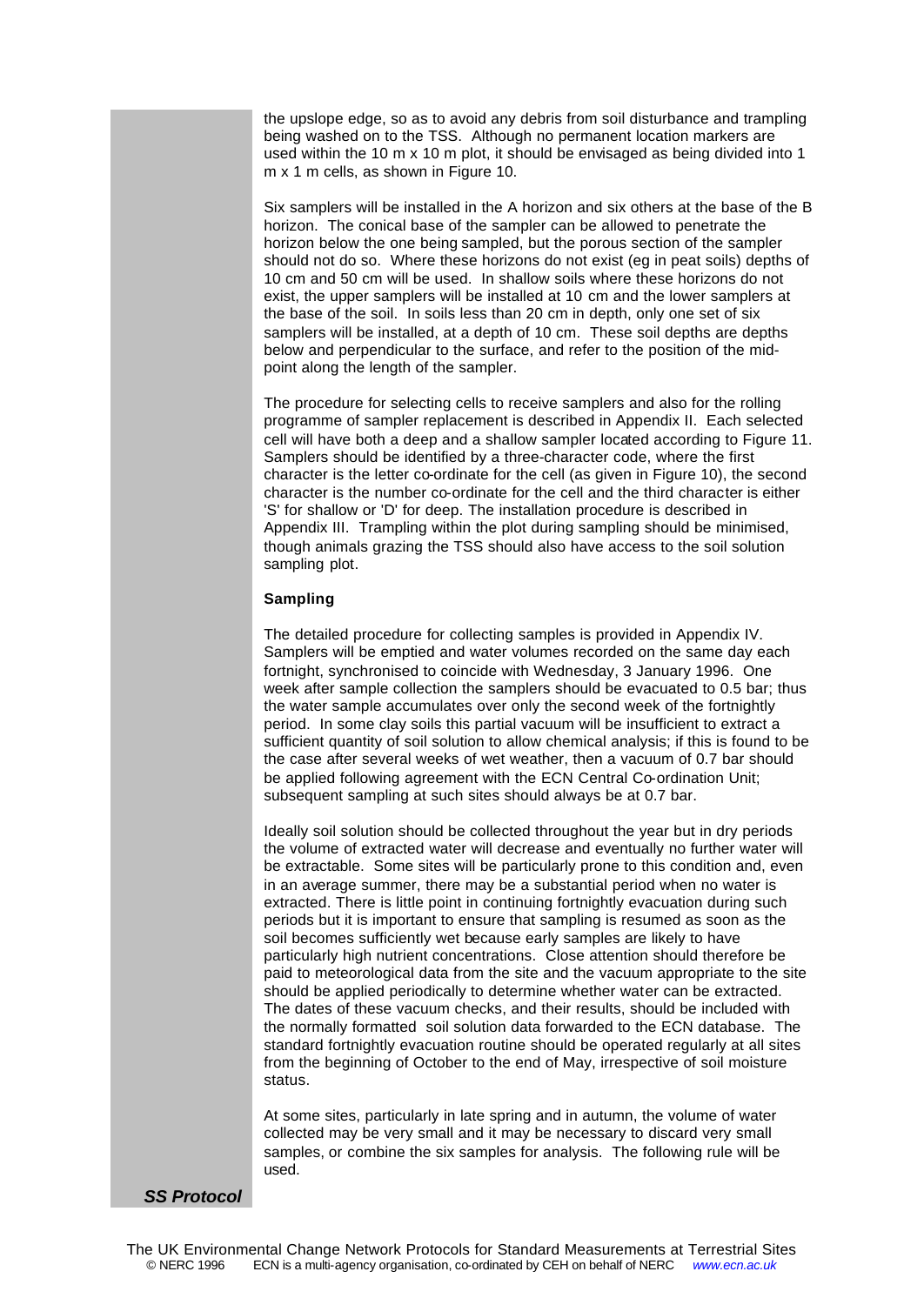| If the volume collected from any individual sampler is less than 10 ml, it |
|----------------------------------------------------------------------------|
| should be discarded.                                                       |

- · If, for a particular soil depth, the volume collected by three or more samplers exceeds 60 ml, samples will be treated individually.
- · Otherwise, all samples from that depth will be combined in the laboratory to make a single, combined sample.

Where samples are to be combined, the single combined sample from the shallow soil water samplers will be coded 'XXS' and from the deep soil water samplers 'XXD'.

Conductivity and pH are measured on unfiltered water according to methods in the Initial Water Handling (WH) Protocol, which also deals with filtering of the sample. After filtering, the water is analysed for dissolved Na<sup>+</sup>, K<sup>+</sup>, Ca<sup>2+</sup>, Mg<sup>2+</sup>,  $\overline{F}e^{2+}$ , Al<sup>3+</sup>, NH<sub>4</sub><sup>+</sup>-N, Cl, NO<sub>3</sub> -N, SO<sub>4</sub><sup>2</sup> -S, PO<sub>4</sub><sup>3</sup> -P, alkalinity and dissolved organic carbon.

## **Labelling**

Each water sample is identified uniquely by:

- the ECN Measurement Code (SS),
- the ECN Site ID Number (eg 04 for Moor House),
- the Location Code (eg 01), and
- the collection date ('Sampling Date') (eg 01-Jan-1996).

This information MUST be marked on the sample bottle, so that it can be used to identify the sample through its various analytical stages, and it must accompany the results when transferred to the ECN database.

## **Washing equipment**

Bottle washing is described in the WH Protocol. The glass collecting bottles attached to the samplers must be washed in the laboratory at six-monthly intervals.

## **Safety note**

Although the suction samplers do not use a high vacuum and the bottles are of toughened glass, there still exists a small risk of injury from bottle implosion. Appropriate safety precautions should therefore be taken, including the checking of bottles for cracks in the glass if, for example, the bottles have been dropped or if it is possible that the contents have been frozen.

#### *J.K. Adamson* **Author**

**Addiscott, T.M**. 1990. Measurement of nitrate leaching: a review of methods. In: *Nitrates, agriculture, eau*, edited by R Calvert, 157-168. Paris: INRA. **References**

> **Briggs, L.J. & McCall, A.G.** 1904. An artificial root for inducing capillary movement in soil moisture. Science, **20**, 566-569.

**Hanson, E.A. & Harris, A.R.** 1975. Validity of soil-water samples collected with porous ceramic cups. *Soil Science Society of America Proceedings*, **39**, 528- 536.

**Raulund-Rasmussen, K.** 1989. Aluminium contamination and other changes of acid soil solution by means of porcelain suction cups. *Journal of Soil Science*, **40**, 95-101.

**Swift, M.J., Heal, O.W. & Anderson, J.M.** 1979. *Decomposition in terrestrial ecosystems*. (Studies in Ecology, vol. 5.) Oxford: Blackwell Scientific. *SS Protocol*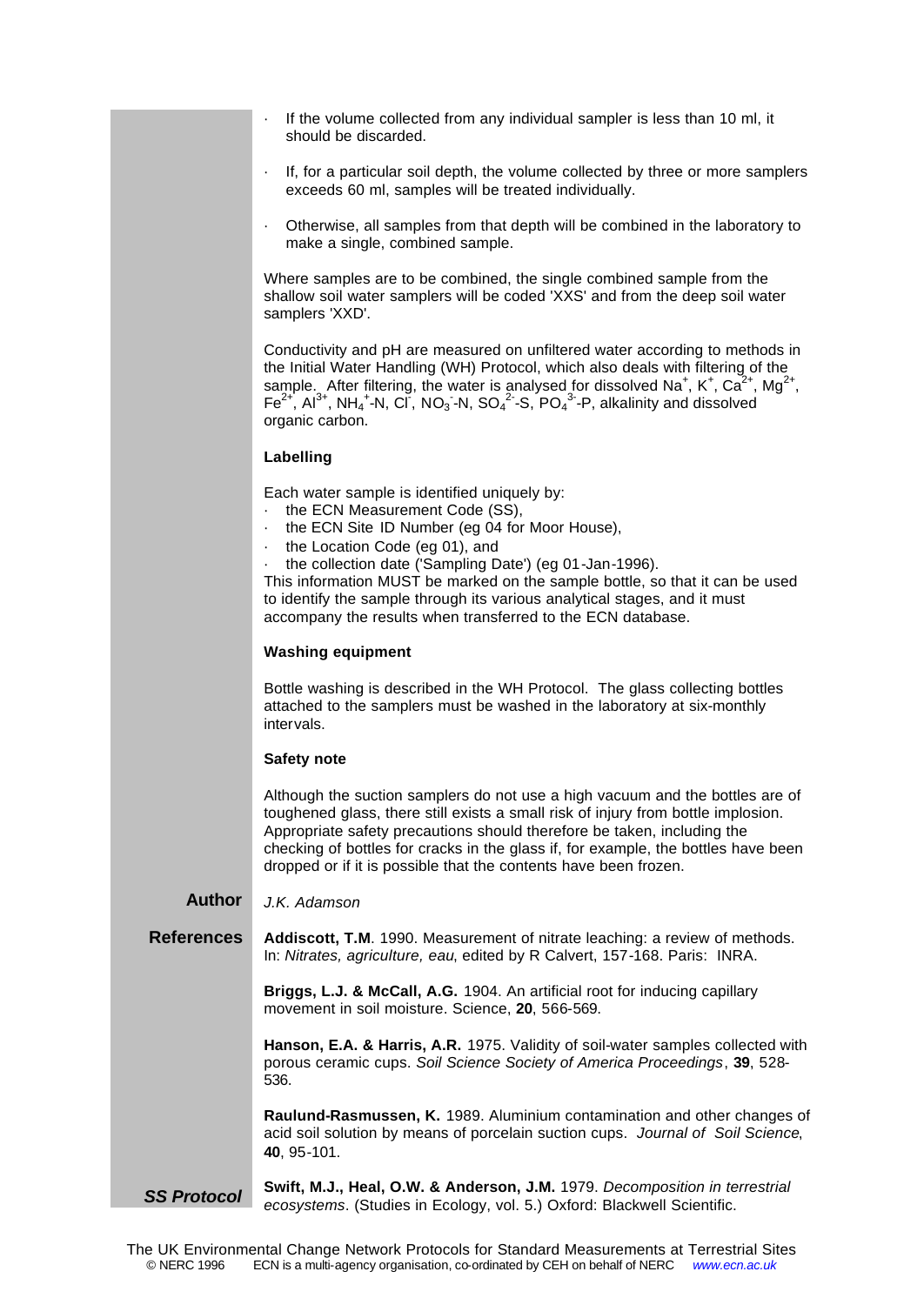

*Figure 10.* Layout of soil solution sampling area



*Figure 11.* Location of samplers within a 1 m x 1 m cell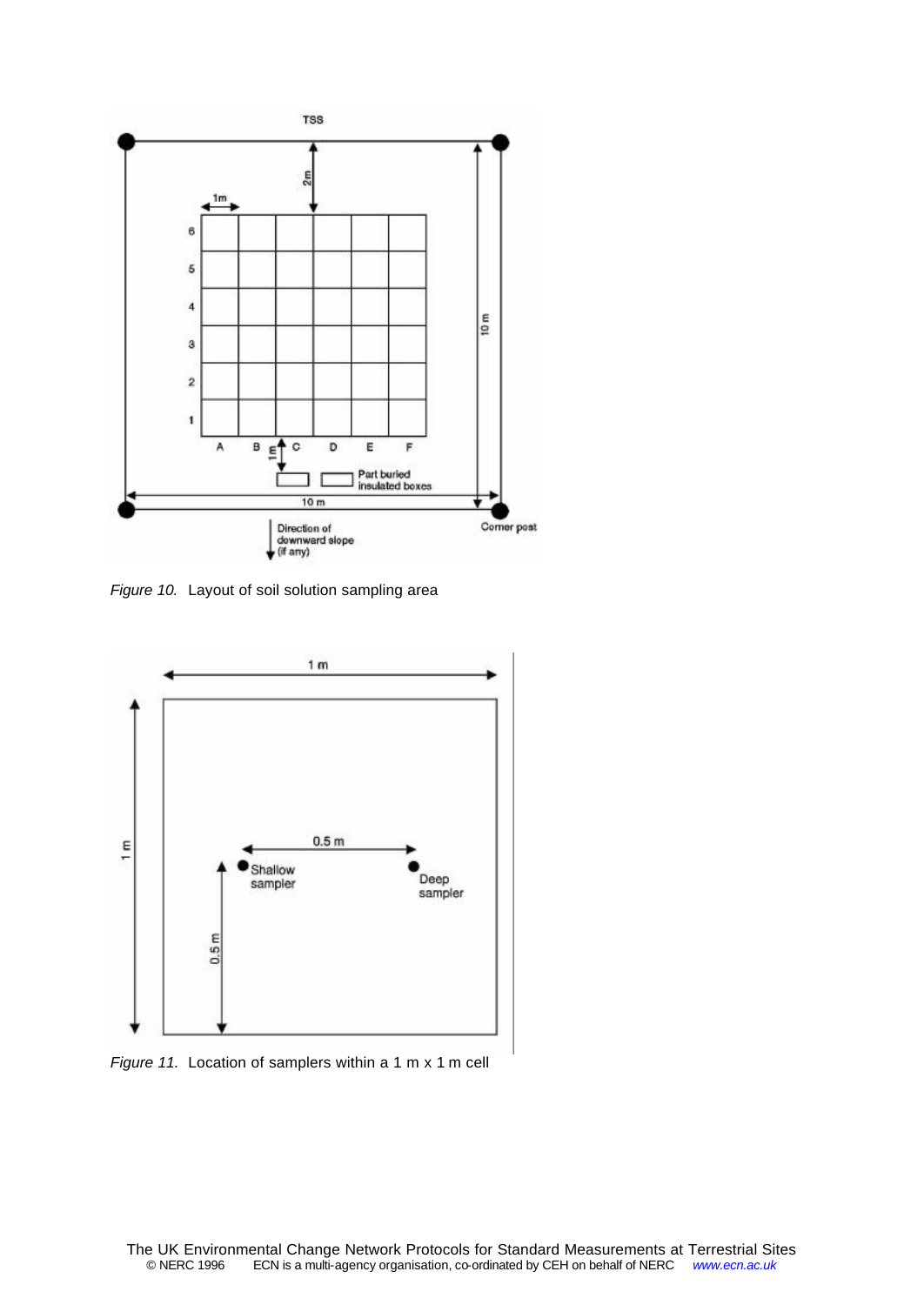# **Appendix I. Equipment details (including spares)**

| <b>Materials</b>   | · Prenart 'super quartz' soil water samplers, each with 10 m tubing attached<br>(14)<br>Pyrex 1 litre collecting bottles with Prenart screw caps (14)<br>Battery-driven 12 volt vacuum pump with charger<br>$\blacksquare$ |  |  |  |  |  |  |
|--------------------|----------------------------------------------------------------------------------------------------------------------------------------------------------------------------------------------------------------------------|--|--|--|--|--|--|
| <b>Supplier</b>    | <b>Prenart Equipment ApS</b><br>Buen 14<br>K-2000 Frederiksberg<br>Tel: 01045 3174 1664<br><b>DENMARK</b><br>Fax: 01045 4280 3607                                                                                          |  |  |  |  |  |  |
|                    | It should be specified clearly that 10 m of tubing is required on each sampler.                                                                                                                                            |  |  |  |  |  |  |
|                    |                                                                                                                                                                                                                            |  |  |  |  |  |  |
|                    |                                                                                                                                                                                                                            |  |  |  |  |  |  |
|                    |                                                                                                                                                                                                                            |  |  |  |  |  |  |
|                    |                                                                                                                                                                                                                            |  |  |  |  |  |  |
|                    |                                                                                                                                                                                                                            |  |  |  |  |  |  |
|                    |                                                                                                                                                                                                                            |  |  |  |  |  |  |
|                    |                                                                                                                                                                                                                            |  |  |  |  |  |  |
|                    |                                                                                                                                                                                                                            |  |  |  |  |  |  |
| <b>SS Protocol</b> |                                                                                                                                                                                                                            |  |  |  |  |  |  |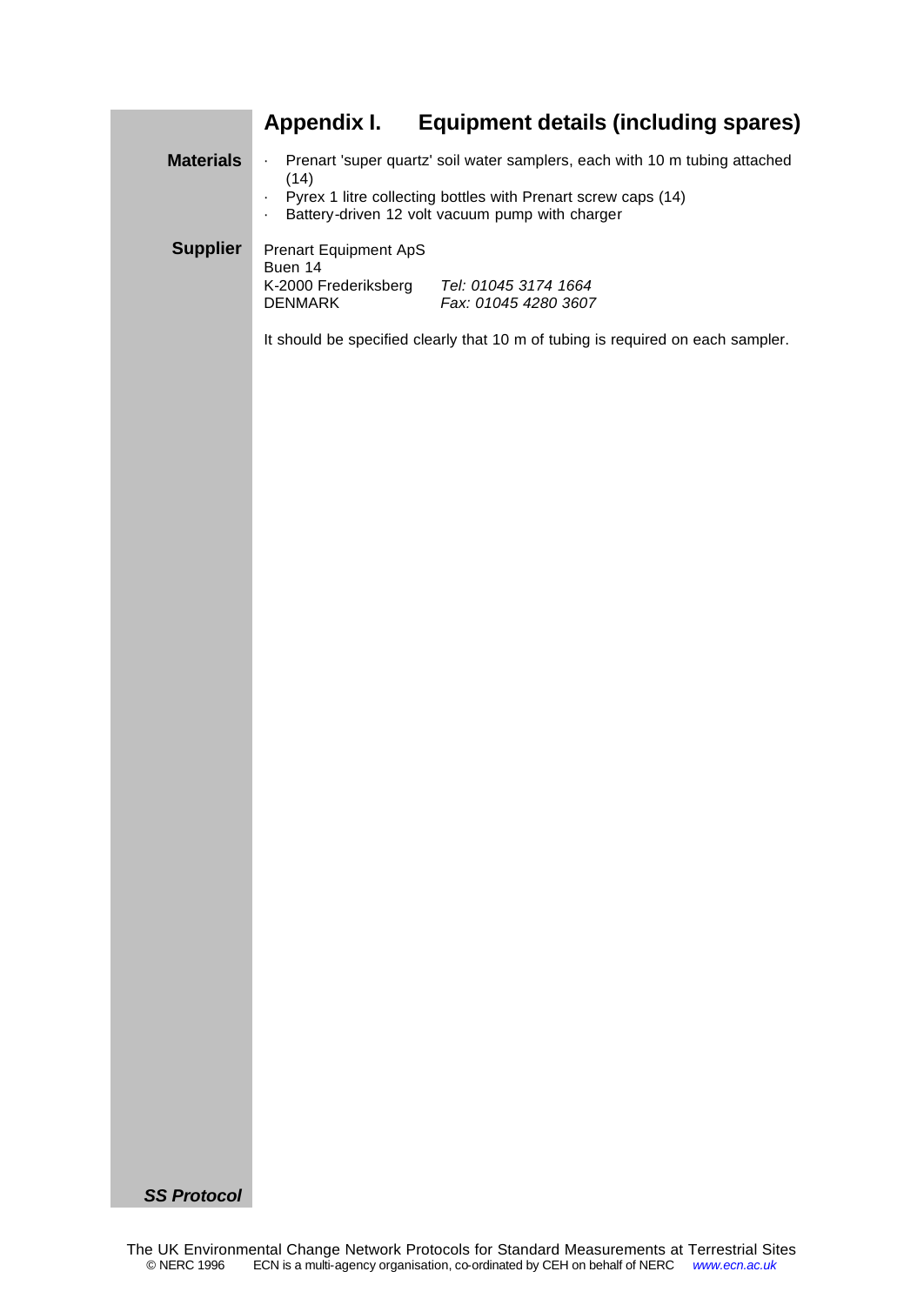## **Appendix II. Sampler location and replacement**

The sampling arrangement uses some of the properties of the Latin square design. It has the advantages of simplicity, together with the desirable property of an element of randomness for future analysis.

The 6 m x 6 m area into which the soil solution samplers are placed is subdivided into 1 m x 1 m cells. In Year 1 the samplers are placed at two depths in the U cells.

After the first five years samplers in three of the cells, chosen at random, are abandoned and replaced by other samplers in three of the V cells in either the rows or columns. Following replacement either each row or each column will contain a cell with samplers.

After the next five years the remaining samplers in U cells are abandoned and replaced by samplers in the remaining V cells. Each row and column now contains a cell with a sampler.

This procedure is continued in succeeding five-year periods until all 36 cells have been exhausted. The cells in use are underlined in the following diagrams.

#### *J.N.R. Jeffers* **Author**

Year 1

| $\bf{6}$                | W        | Υ                        | Z         | $\underline{\mathsf{U}}$ | $\mathsf{V}$ | $\mathsf X$ |
|-------------------------|----------|--------------------------|-----------|--------------------------|--------------|-------------|
| $\overline{\mathbf{5}}$ | X        | V                        | Ц         | W                        | Y            | Z           |
| $\overline{\mathbf{4}}$ | V        | Z                        | ${\sf W}$ | $\mathsf X$              | <u>U</u>     | Y           |
| $\overline{\mathbf{3}}$ | <u>U</u> | W                        | Υ         | $\boldsymbol{Z}$         | X            | V           |
| $\overline{\mathbf{2}}$ | Z        | $\sf X$                  | $\vee$    | Υ                        | W            | <u>U</u>    |
| 1                       | Y        | $\underline{\mathsf{U}}$ | X         | V                        | Z            | W           |
|                         | A        | B                        | C         | D                        | E            | F           |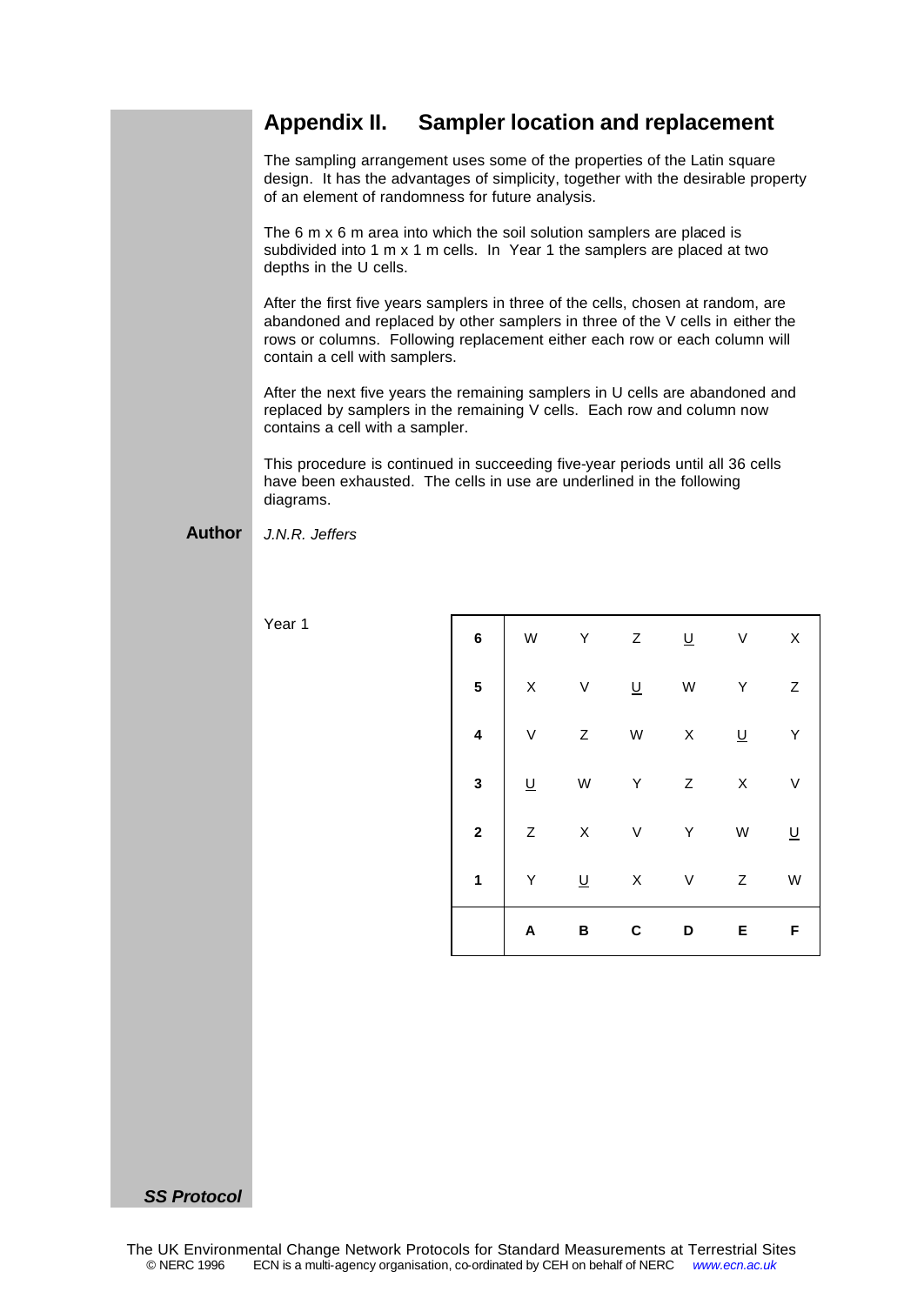|                    | Year 6  |                         |                           |                          |                          |                          |                          |                          |
|--------------------|---------|-------------------------|---------------------------|--------------------------|--------------------------|--------------------------|--------------------------|--------------------------|
|                    |         | $\bf 6$                 | ${\sf W}$                 | $\sf Y$                  | $\mathsf Z$              | $\cup$                   | $\underline{\mathsf{V}}$ | $\mathsf X$              |
|                    |         | $\overline{\mathbf{5}}$ | $\mathsf X$               | $\sf V$                  | $\underline{\mathsf{U}}$ | ${\sf W}$                | $\sf Y$                  | $\mathsf Z$              |
|                    |         | $\overline{\mathbf{4}}$ | $\sf V$                   | $\mathsf Z$              | ${\sf W}$                | $\mathsf X$              | $\underline{\mathsf{U}}$ | $\sf Y$                  |
|                    |         | $\mathbf{3}$            | $\sf U$                   | ${\sf W}$                | $\sf Y$                  | $\mathsf Z$              | $\mathsf X$              | $\underline{\mathsf{V}}$ |
|                    |         | $\mathbf 2$             | $\mathsf Z$               | $\mathsf X$              | $\sf V$                  | $\sf Y$                  | ${\sf W}$                | $\underline{\mathsf{U}}$ |
|                    |         | $\mathbf{1}$            | $\sf Y$                   | $\sf U$                  | $\mathsf X$              | $\underline{\mathsf{V}}$ | $\mathsf Z$              | ${\sf W}$                |
|                    |         |                         | $\boldsymbol{\mathsf{A}}$ | $\, {\bf B} \,$          | $\mathbf{C}$             | D                        | E                        | F                        |
|                    | Year 11 | $\bf 6$                 | ${\sf W}$                 | Y                        | $\mathsf Z$              | $\cup$                   | $\underline{\mathsf{V}}$ | $\mathsf X$              |
|                    |         | ${\bf 5}$               | $\mathsf X$               | $\underline{\mathsf{V}}$ | $\sf U$                  | ${\sf W}$                | $\sf Y$                  | $\mathsf Z$              |
|                    |         | $\pmb{4}$               | $\underline{\mathsf{V}}$  | $\mathsf Z$              | ${\sf W}$                | $\mathsf X$              | $\sf U$                  | $\sf Y$                  |
|                    |         | $\mathbf{3}$            | $\sf U$                   | ${\sf W}$                | $\sf Y$                  | $\mathsf Z$              | $\mathsf X$              | $\underline{\mathsf{V}}$ |
|                    |         | $\mathbf 2$             | $\mathsf Z$               | $\mathsf X$              | $\underline{\mathsf{V}}$ | Y                        | ${\sf W}$                | $\sf U$                  |
|                    |         | $\mathbf{1}$            | $\sf Y$                   | $\sf U$                  | $\mathsf X$              | $\underline{\mathsf{V}}$ | $\mathsf Z$              | ${\sf W}$                |
|                    |         |                         | $\boldsymbol{\mathsf{A}}$ | B                        | $\mathbf{C}$             | D                        | E                        | F                        |
|                    | Year 16 | $\bf 6$                 | $\underline{\mathsf{W}}$  | $\sf Y$                  | $\mathsf Z$              | $\sf U$                  | $\sf V$                  | $\mathsf X$              |
|                    |         | $\overline{\mathbf{5}}$ | $\mathsf X$               | $\underline{\mathsf{V}}$ | $\sf U$                  | W                        | $\sf Y$                  | $\boldsymbol{Z}$         |
|                    |         | $\overline{\mathbf{4}}$ | $\underline{\mathsf{V}}$  | $\mathsf Z$              | ${\sf W}$                | $\mathsf X$              | $\sf U$                  | $\sf Y$                  |
|                    |         | $\mathbf 3$             | $\sf U$                   | $\underline{\mathsf{W}}$ | $\sf Y$                  | $\mathsf Z$              | $\mathsf X$              | $\sf V$                  |
|                    |         | $\boldsymbol{2}$        | $\mathsf Z$               | $\mathsf X$              | $\underline{\mathsf{V}}$ | $\sf Y$                  | ${\sf W}$                | $\sf U$                  |
|                    |         | $\mathbf{1}$            | $\sf Y$                   | $\sf U$                  | $\mathsf X$              | $\sf V$                  | $\mathsf Z$              | $\underline{\mathsf{W}}$ |
|                    |         |                         | $\pmb{\mathsf{A}}$        | $\, {\bf B}$             | $\mathbf C$              | D                        | E                        | F                        |
| <b>SS Protocol</b> |         |                         |                           |                          |                          |                          |                          |                          |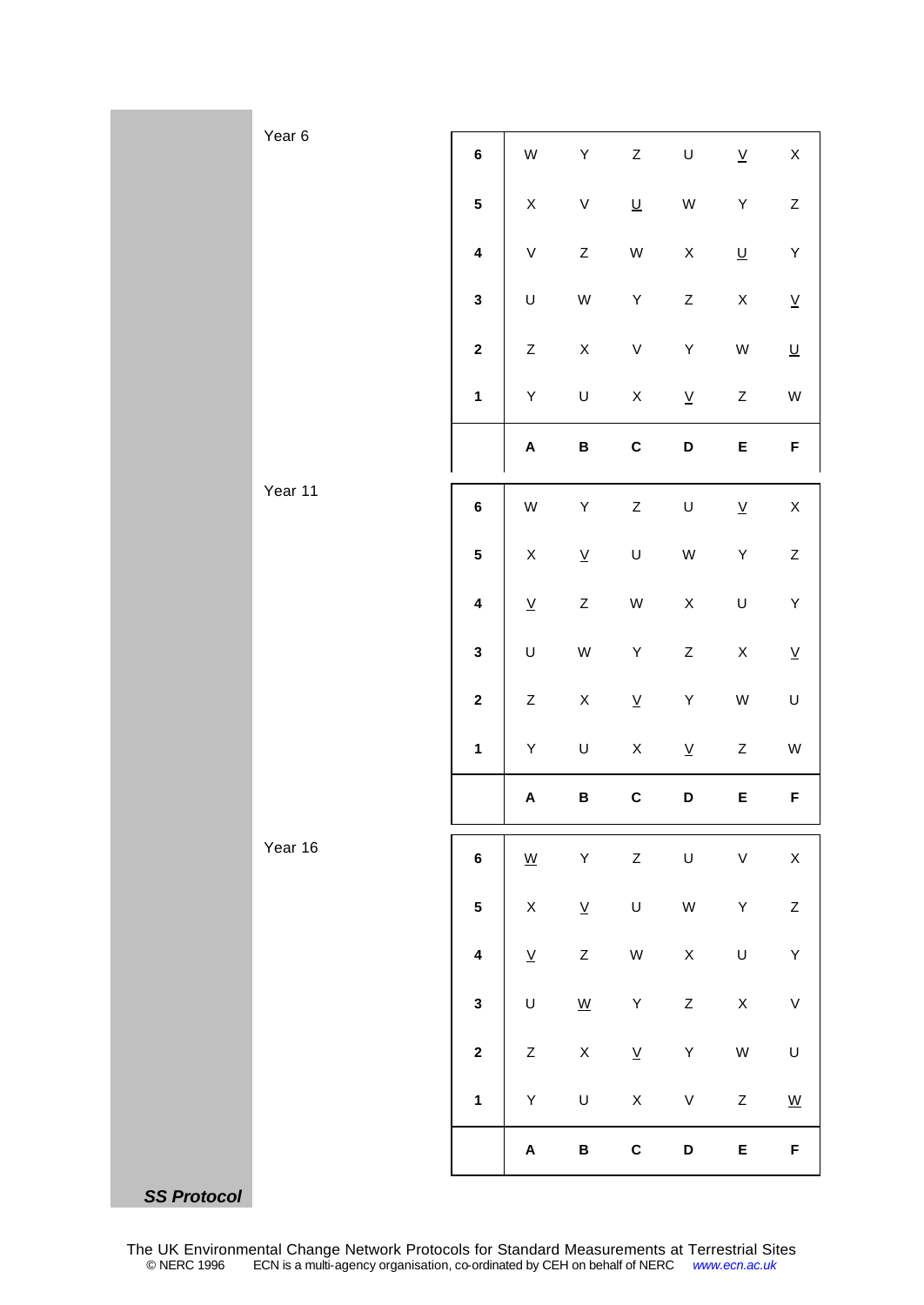|                    | Appendix III. Installation of equipment                                                                                                                                                                                                                                                                                                                                                                                                                                                                                                                                                            |  |  |  |
|--------------------|----------------------------------------------------------------------------------------------------------------------------------------------------------------------------------------------------------------------------------------------------------------------------------------------------------------------------------------------------------------------------------------------------------------------------------------------------------------------------------------------------------------------------------------------------------------------------------------------------|--|--|--|
| <b>Materials</b>   | Water samplers, each with 10 m of tubing attached (12)<br>Collecting bottles with caps (12)<br>Joiner's auger, 0.75 inch or 2 cm diameter with extended handle for deeper<br>samplers<br>Plastic pipe, maximum diameter 2 cm<br>Distilled or deionised water<br>Plastic beaker (3 of approximately 1 litre)<br>Thin orange polypropylene string<br>Insulated picnic boxes (2) each to contain six collecting bottles with holes<br>drilled according to para 11 below<br>Spade<br>Soil sieve (2 mm)<br>Vacuum pump<br>Canes (24) for temporary marking of plot<br>Measuring tape<br>$\blacksquare$ |  |  |  |
| <b>Procedure</b>   | 1. New Prenart soil water samplers are already rinsed in HCI and deionised<br>water, ready for installation.                                                                                                                                                                                                                                                                                                                                                                                                                                                                                       |  |  |  |
|                    | 2. Sink the insulated boxes into the soil as indicated in Figure 10 so that only<br>the lids and 5 cm of the walls protrude above the ground surface. While<br>doing this the profile can be examined and soil obtained for para 3 below.                                                                                                                                                                                                                                                                                                                                                          |  |  |  |
|                    | 3. Sieve soil from all the horizons encountered. The soil should not be dried<br>prior to sieving and it will usually be necessary to force the soil through the<br>sieve, for instance with a rubber bung.                                                                                                                                                                                                                                                                                                                                                                                        |  |  |  |
|                    | 4. Mix, in the plastic beaker, a thin slurry of water and sieved soil from the<br>horizon into which the sampler is to be placed.                                                                                                                                                                                                                                                                                                                                                                                                                                                                  |  |  |  |
|                    | 5. Place the soil water sampler in the slurry and apply 0.5 bar vacuum for 10-<br>15 minutes. This ensures that the biggest pores in the sampler are filled<br>with fine soil and that there is a tight capillary contact with the soil.                                                                                                                                                                                                                                                                                                                                                           |  |  |  |
|                    | 6. Make a hole with the auger at an angle of 60° to the soil surface until the<br>appropriate horizon/depth is reached. This angle ensures that the soil over<br>the sampler is undisturbed.                                                                                                                                                                                                                                                                                                                                                                                                       |  |  |  |
|                    | 7. Mix a thicker slurry of water and sieved soil from the horizon into which the<br>sampler is to be placed and pour it into the hole using the funnel. The tubing<br>attached to the funnel should extend to the bottom of the hole.                                                                                                                                                                                                                                                                                                                                                              |  |  |  |
|                    | 8. Tie the string to the top fitting of the sampler leaving enough string so that a<br>loop extends approximately 5 cm above the ground surface. This serves to<br>mark the location of the sampler and aid its removal should this be<br>necessary.                                                                                                                                                                                                                                                                                                                                               |  |  |  |
|                    | 9. Put the tube from the sampler and the marker string through the plastic pipe<br>and push the sampler down the hole with the pipe, using the string to hold<br>the sampler tightly against the bottom of the pipe.                                                                                                                                                                                                                                                                                                                                                                               |  |  |  |
|                    | 10. Back-fill the hole with thick slurry made with sieved soil from the appropriate<br>horizons.                                                                                                                                                                                                                                                                                                                                                                                                                                                                                                   |  |  |  |
| <b>SS Protocol</b> | 11. Tubing from each sampler should be routed directly to the downhill boundary<br>of the 1 m x 1 m cell in which it is located, and it should then follow cell<br>boundaries to an insulated box. In most cases the full 10 m of tubing will not<br>be required to link sampler and bottle. However, the excess tubing should<br>not be cut off but rather coiled under a turf adjacent to the insulated boxes.                                                                                                                                                                                   |  |  |  |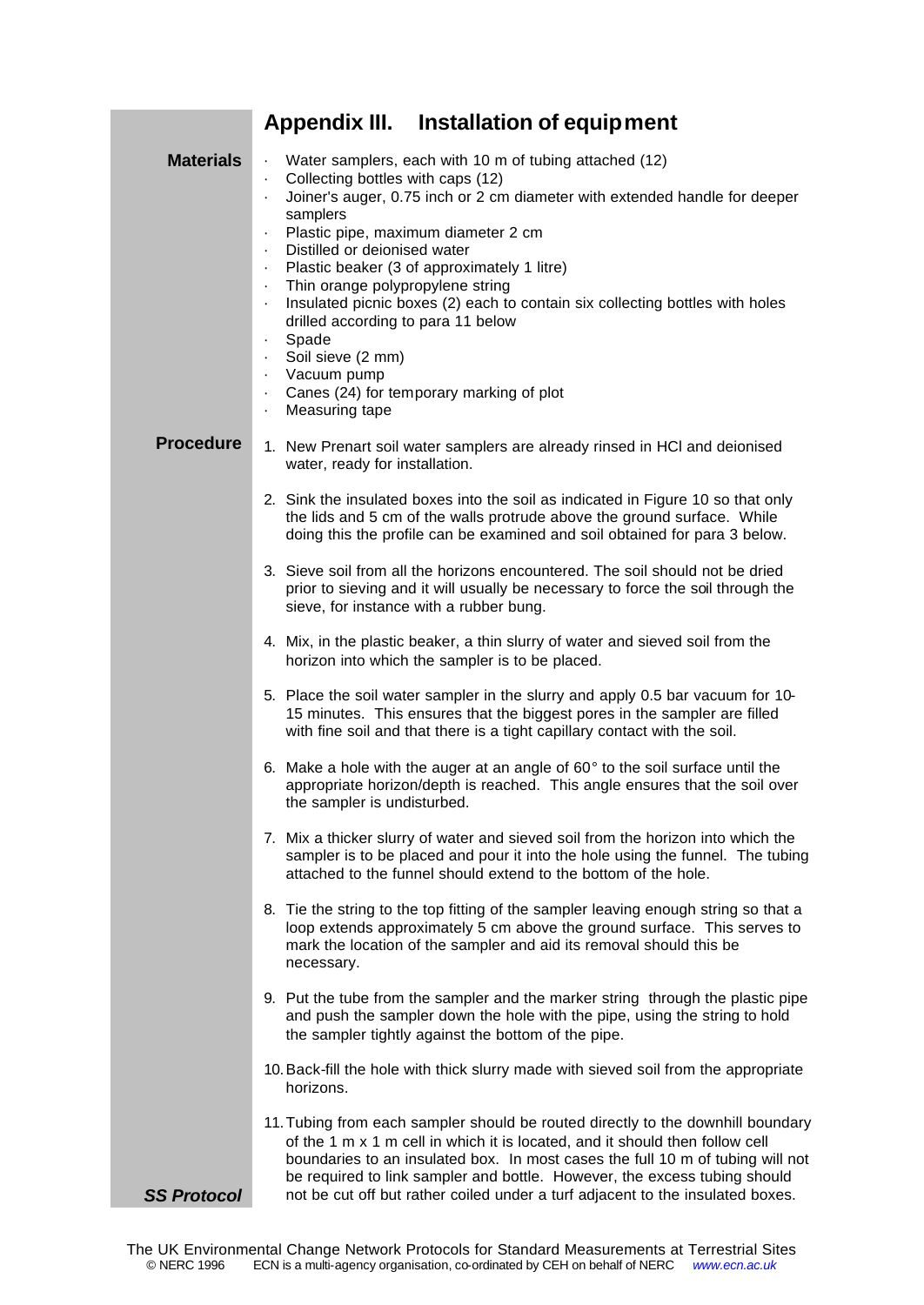To minimise the impact of frost and animals, the tubing should be placed in the bottom of a 10 cm deep slit cut in the ground with the spade. The holes in the boxes should allow the tubing to enter without it having to emerge above the ground. These holes should be a tight fit around the tubing to prevent soil or water entering the boxes. In soils which frequently have high water tables there is a danger of the boxes floating. This can be obviated by enlarging the hole and placing at the bottom a plank of wood approximately 150 cm x 30 cm x 5 cm to which the boxes are tied. The plank and boxes are held in place by back-filling the soil.

- 12.Connect the tubing to the collecting bottles and evacuate the bottles to 0.5 bar using the pump.
- 13.The depth of the samplers and the layout of the tubing should be carefully recorded for future reference.

Some site conditions may require different installation procedures and experimentation with a limited number of samplers to find the most appropriate procedures is advisable. For peat soils the slurry will not be required; the fibrous peat surface should be penetrated with the auger and the sampler should then be pushed through undisturbed peat to the appropriate depth; if necessary, the hole above the sampler should be back-filled by poking solid peat down with the installation pipe. Where the samplers are installed close to the soil surface because the A horizon is shallow, it may be most appropriate to angle the samplers so they are almost horizontal. Where the string is likely to be damaged, for instance by grazing animals, it should still be installed to allow removal of the samplers but it should be protected by leaving the upper end below the ground surface with the tubing.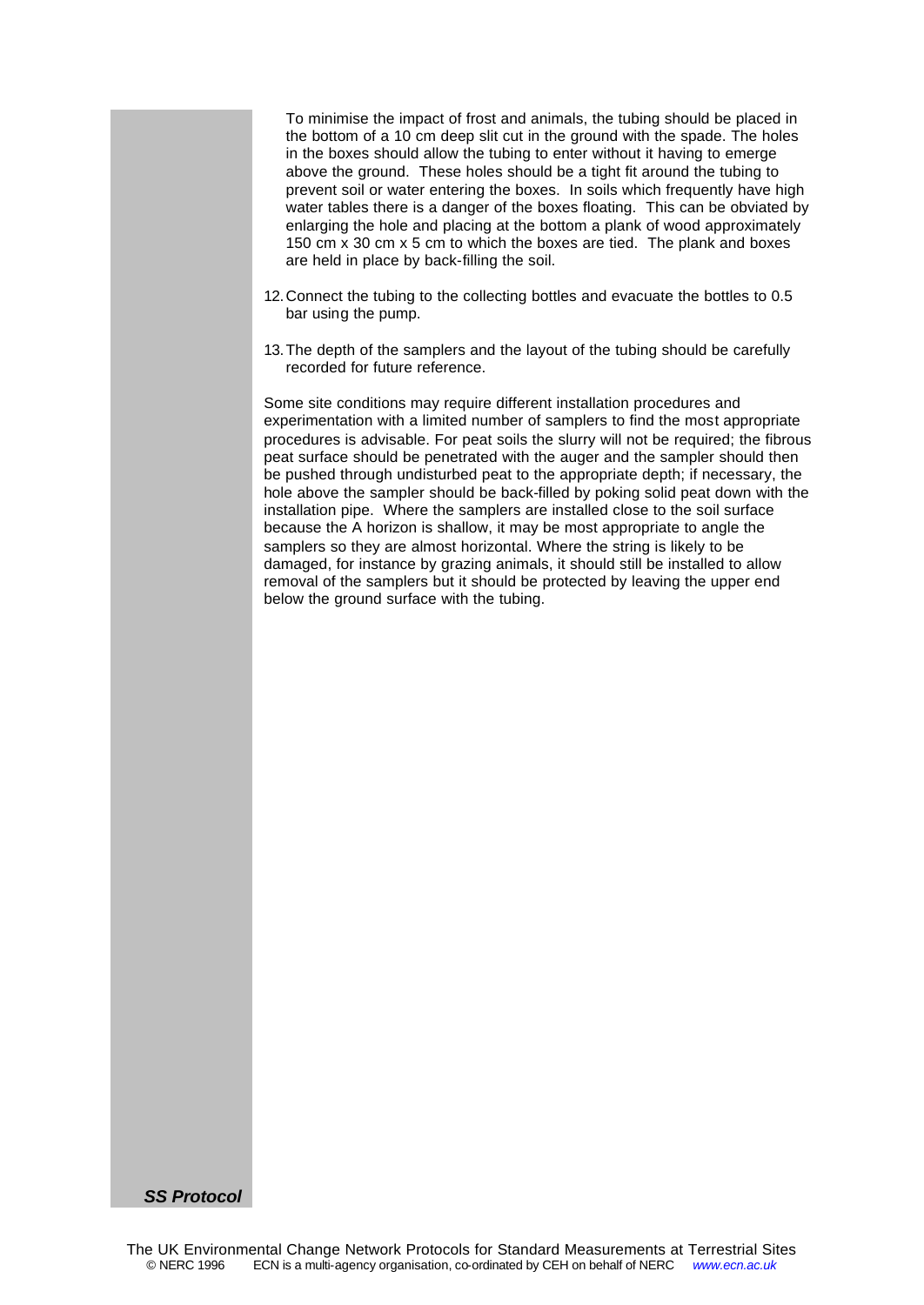# **Appendix IV. Routine sample collection**

| <b>Materials</b> | 250 ml polypropylene bottles, pre-marked with sampler codes (12)<br>Vacuum pump (fully charged)<br>$\blacksquare$<br>Recording sheet and pencil<br>ï                                                                                                                                                                                      |
|------------------|-------------------------------------------------------------------------------------------------------------------------------------------------------------------------------------------------------------------------------------------------------------------------------------------------------------------------------------------|
| <b>Procedure</b> | 1. Connect the pump to a collecting bottle and open the pinch clip. Ensure that<br>the tubing walls have separated and record any residual vacuum.                                                                                                                                                                                        |
|                  | 2. Remove the collecting bottle and record the quantity of water it contains,<br>using the calibrations on the bottle.                                                                                                                                                                                                                    |
|                  | 3. Fill the polypropylene bottle labelled with the corresponding sampler code<br>and secure its cap.                                                                                                                                                                                                                                      |
|                  | 4. Discard any water remaining in the collecting bottle away from the sampling<br>square, ensuring that as much water as possible is removed from the bottle.                                                                                                                                                                             |
|                  | 5. Re-connect the collecting bottle, in preparation for evacuation one week<br>later.                                                                                                                                                                                                                                                     |
|                  | 6. One week after collecting the sample for analysis, attach the vacuum pump<br>and establish the required vacuum (see under Sampling). The Database<br>Manager should be informed of the vacuum being used. The vacuum<br>should be read with the pump switched off because the gauge gives a false<br>value when the pump is operating. |
|                  |                                                                                                                                                                                                                                                                                                                                           |
|                  |                                                                                                                                                                                                                                                                                                                                           |
|                  |                                                                                                                                                                                                                                                                                                                                           |
|                  |                                                                                                                                                                                                                                                                                                                                           |
|                  |                                                                                                                                                                                                                                                                                                                                           |